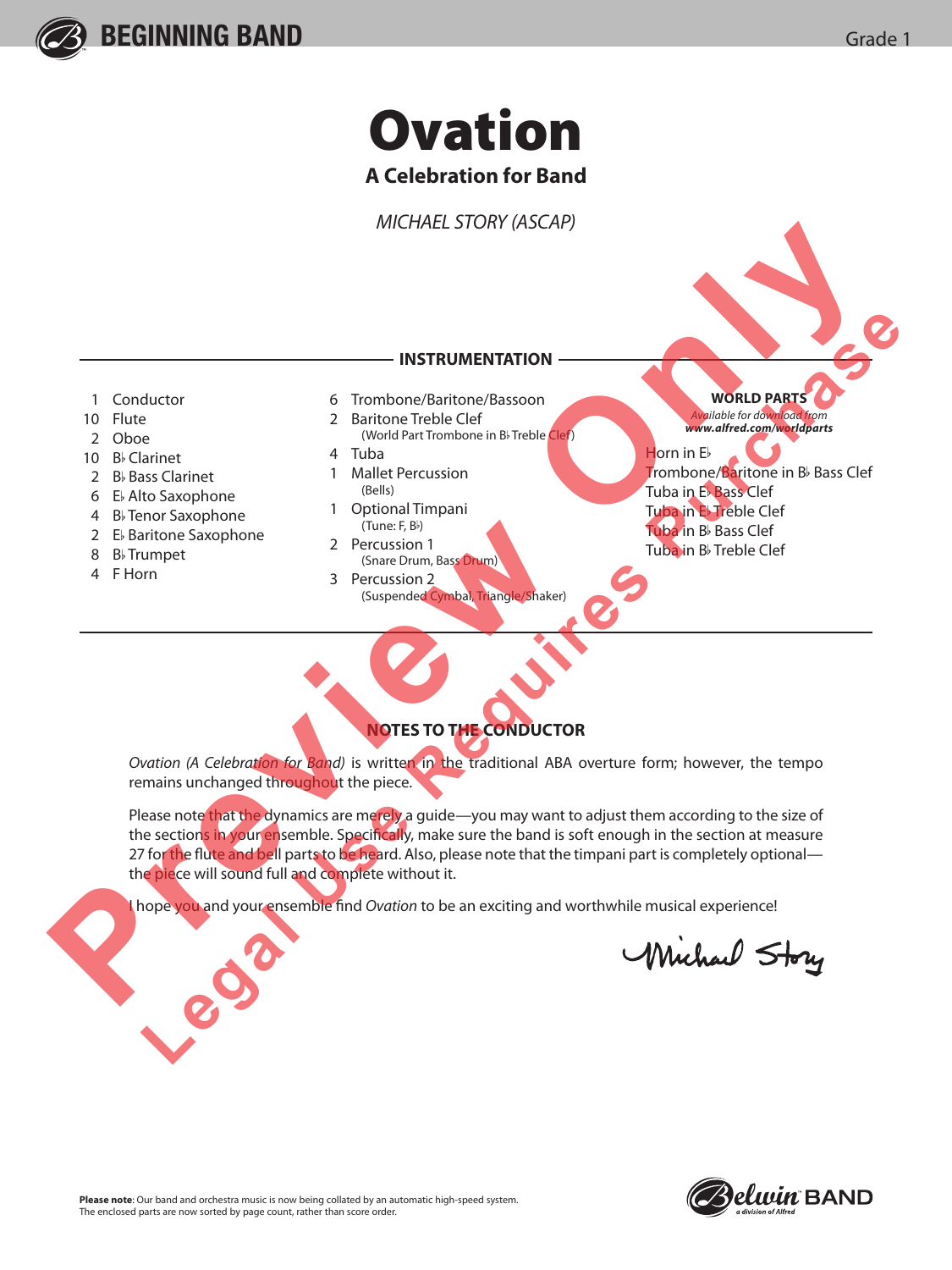

All Rights Reserved including Public Performance

*Purchase a full-length*<br>*performance recording!*<br>**alfred.com/downloads**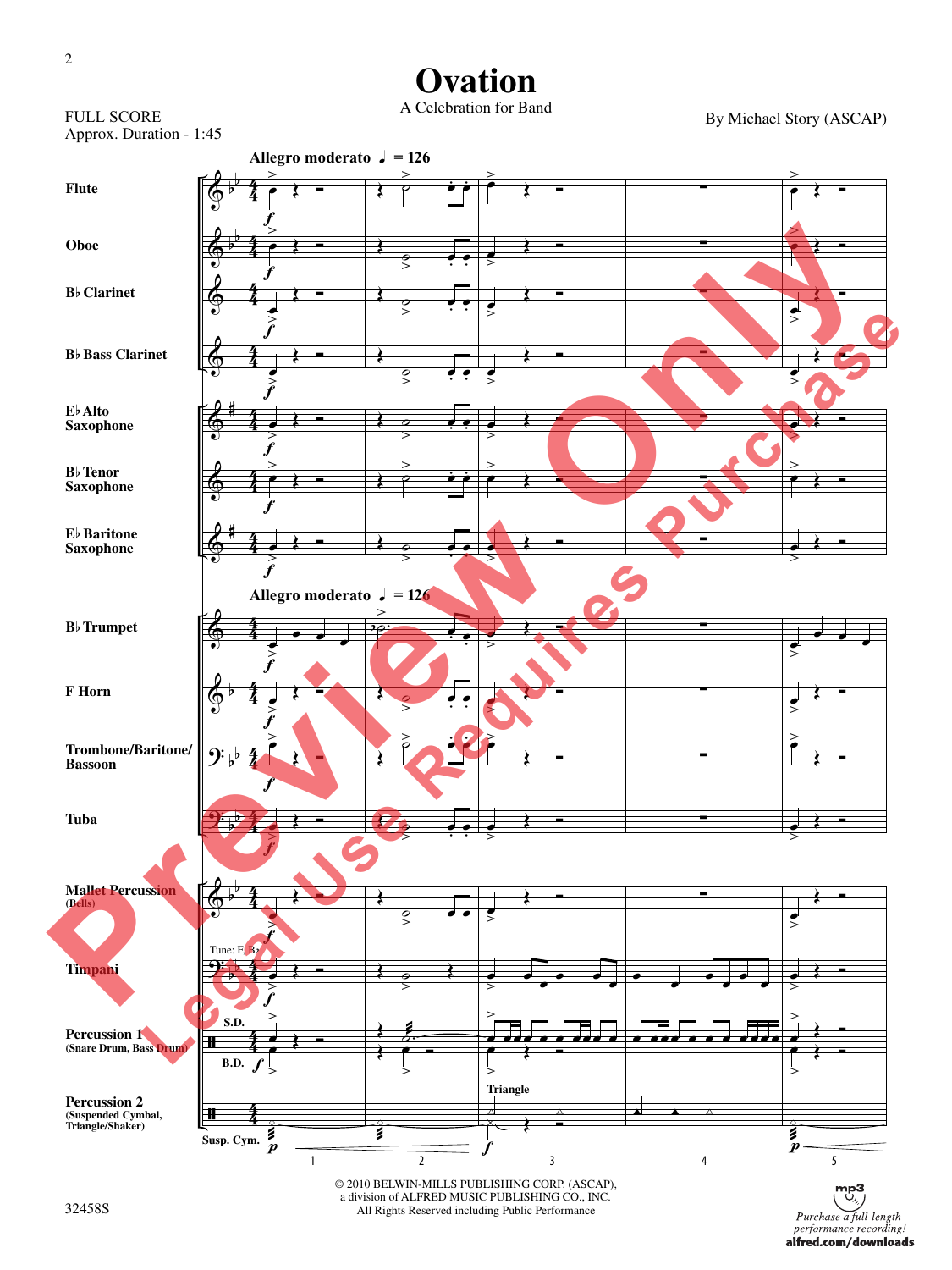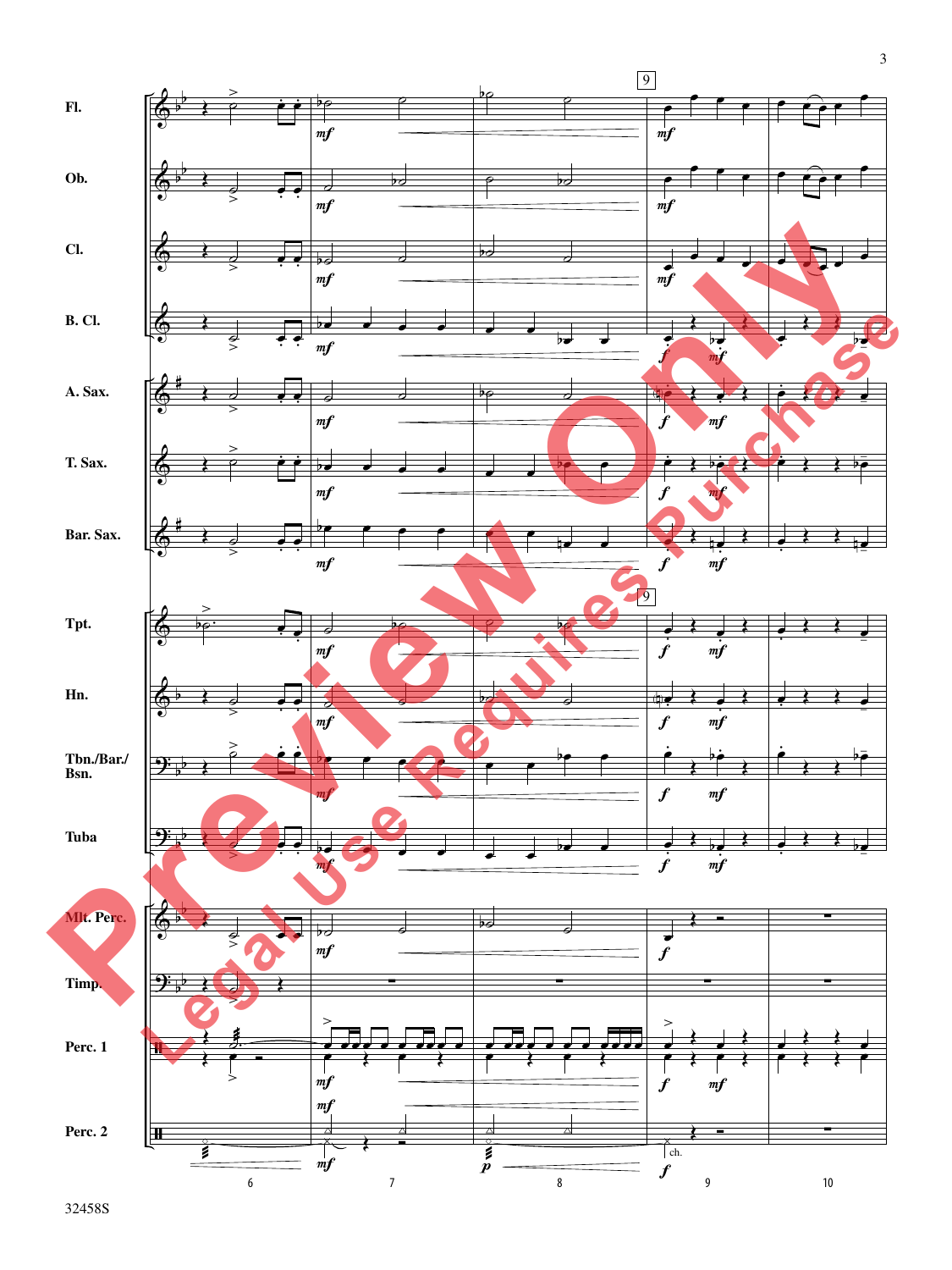Fl. Á Ob.  $\mathbf{C}$ l. B. Cl. A. Sax. T. Sax. Ì ħ Bar. Sax. H Tpt. € Hn. Tbn./Bar./<br>Bsn.  $\cdot$  :  $\cdot$ Tuba <u>g:</u> (b) a Mlt. Perc.  $\bigcirc$ Timp.  $9\frac{1}{2}$ Perc. 1  $\bf{H}$ Perc. 2  $\bf{H}$ 

 $11$ 

 $12\,$ 

 $13\,$ 

 $14$ 

 $15\,$ 

 $\overline{4}$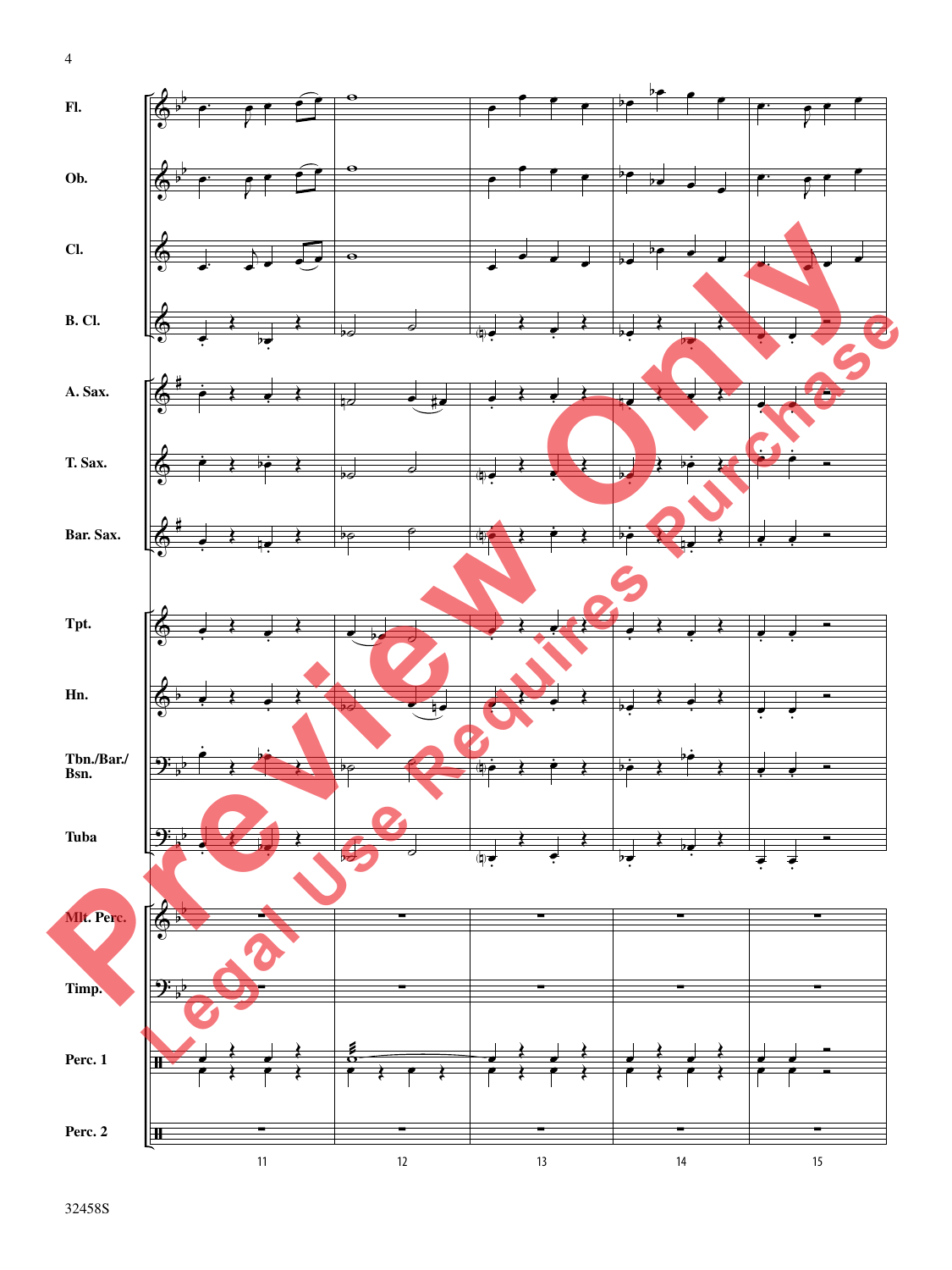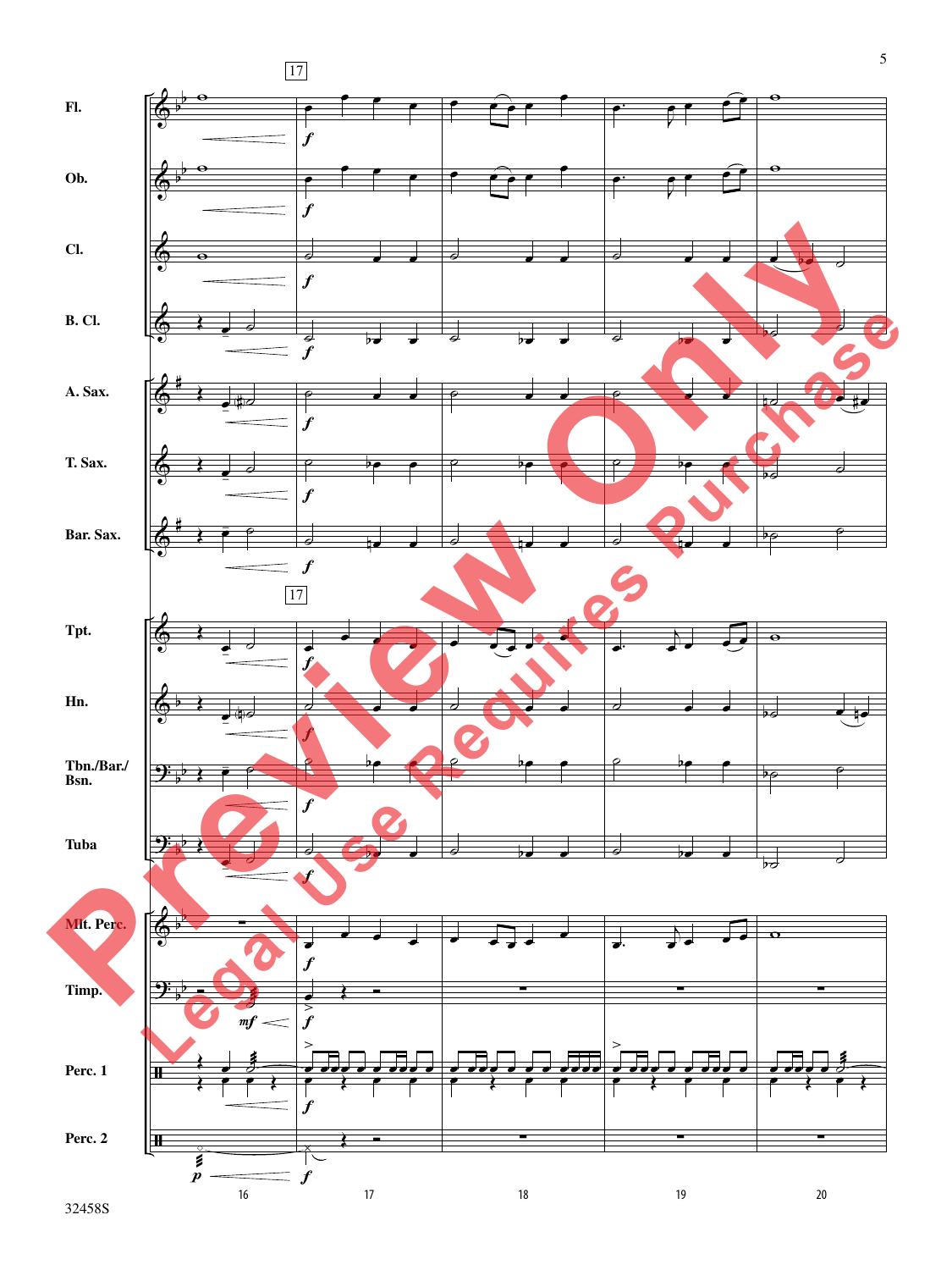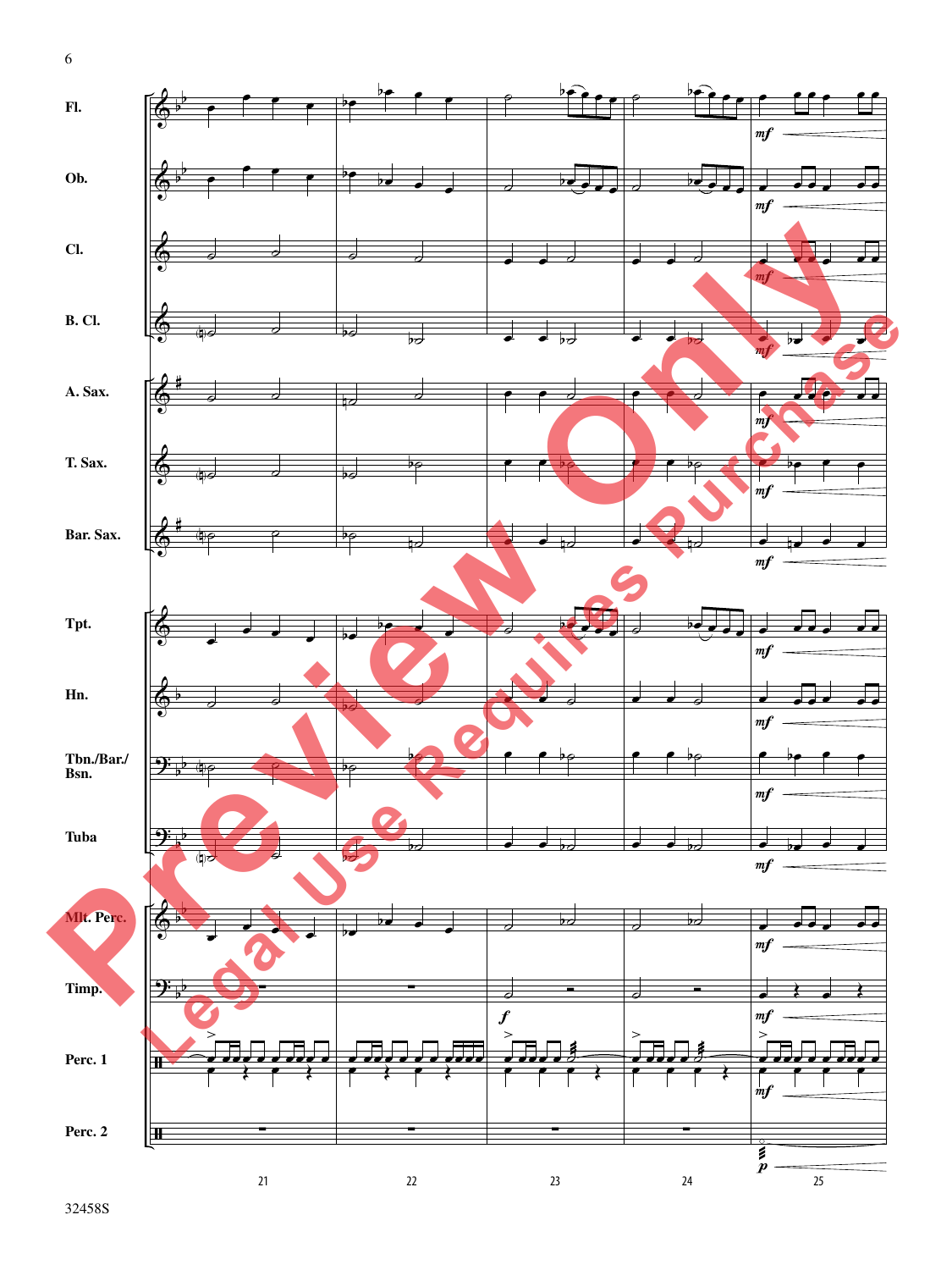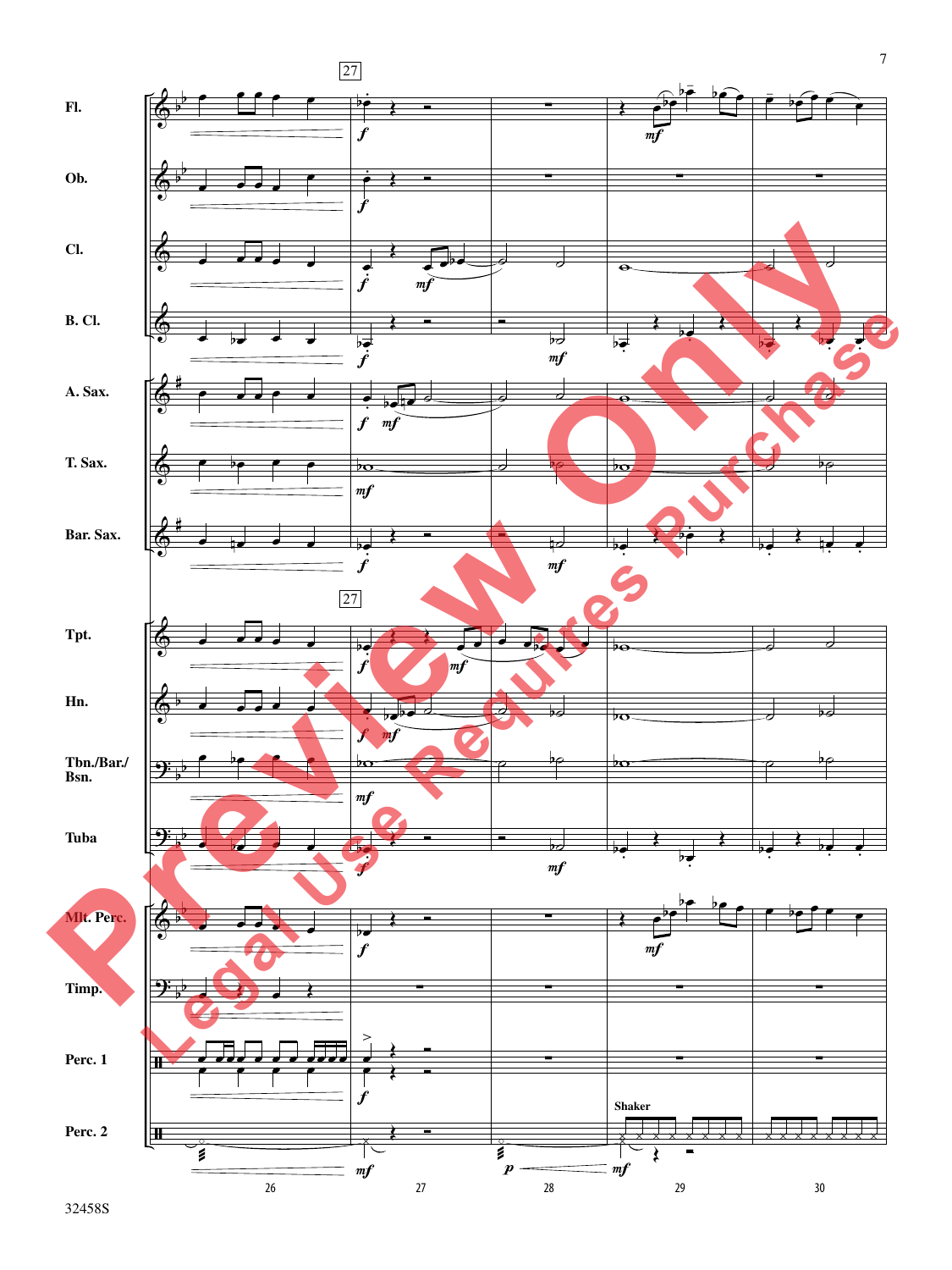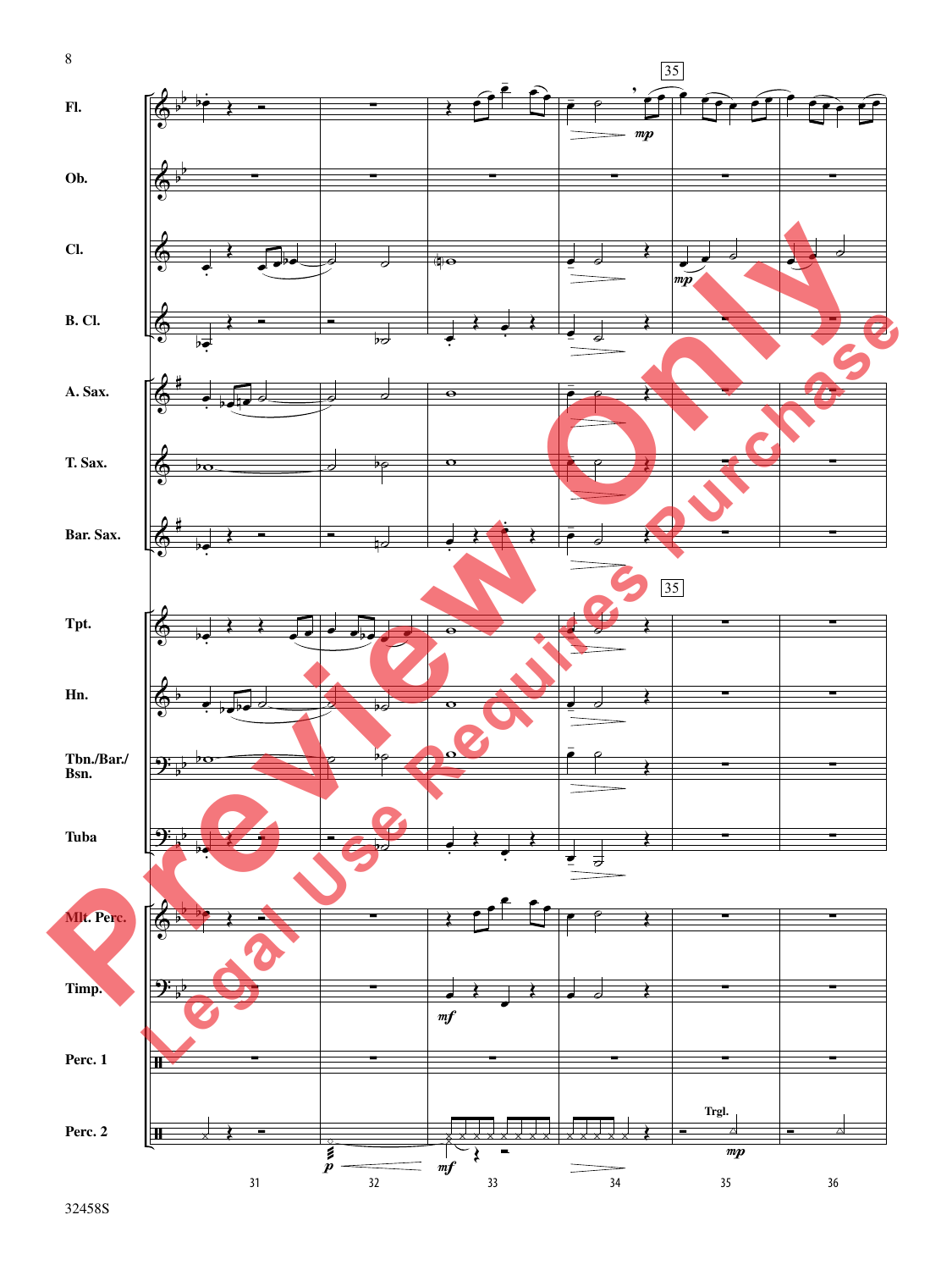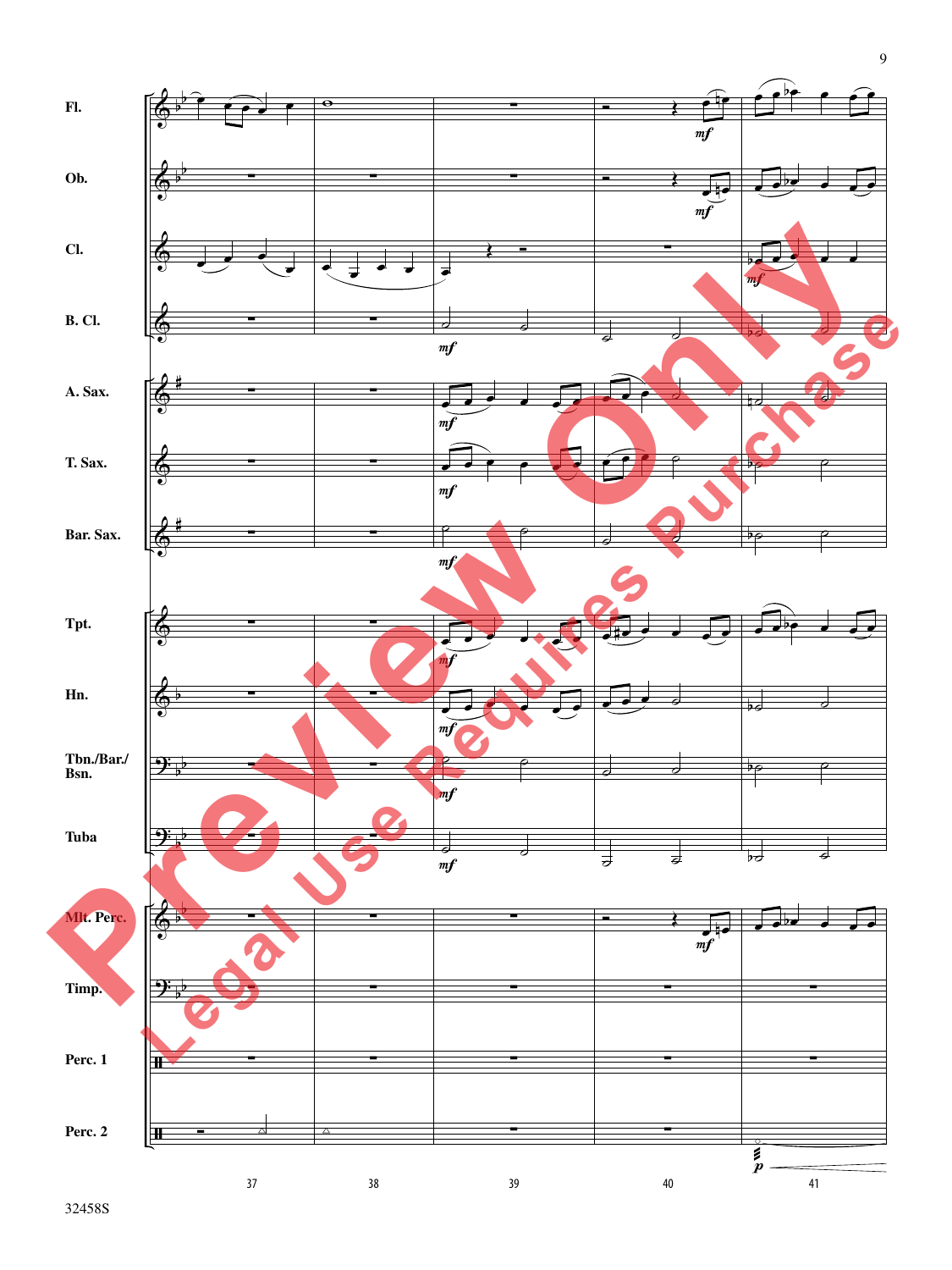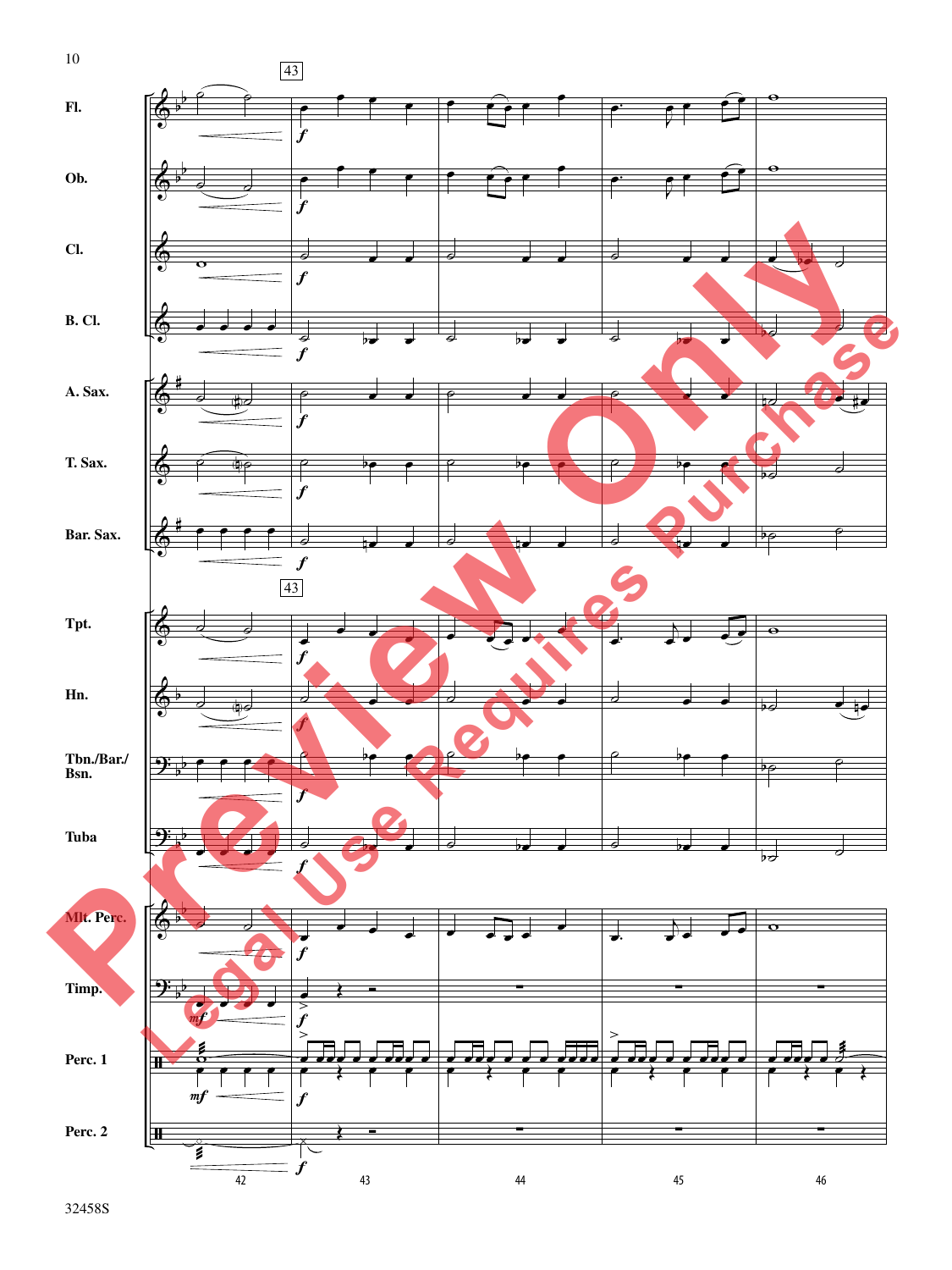